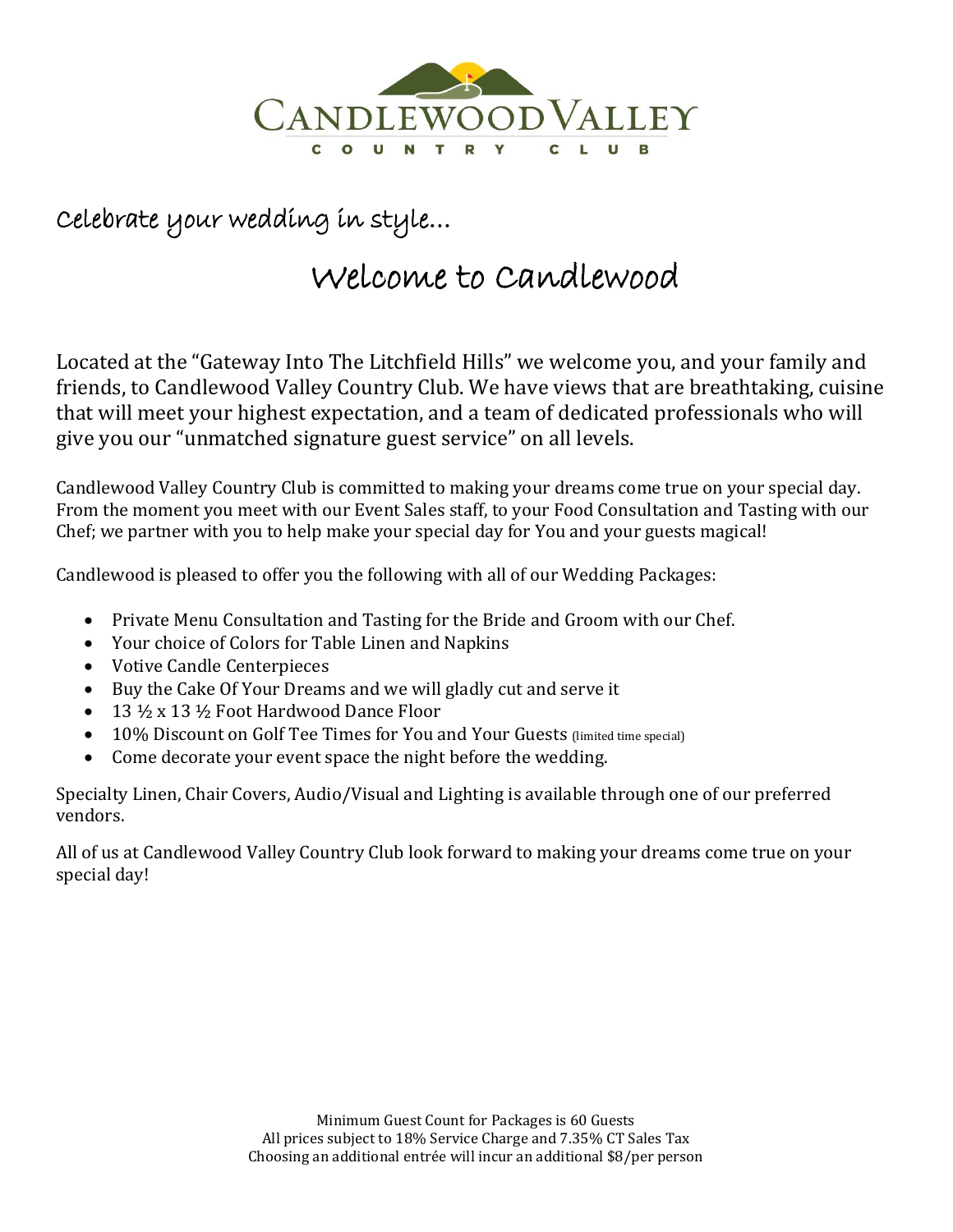# Plated Wedding Packages

## Diamond Package

Choice of Two (2) Stationary Hors D'oeuvre

Four-Hour Open Bar Serving Premium Brand Liquors

Champagne Toast

Three Course Plated Dinner *(with choice of two preselected entrées)*

Wine Service throughout Dinner

Coffee & Tea Service

*\$89 per person*

### Platinum Package

Choice of Two (2) Stationary Hors D'oeuvre

Choice of Three (3) Butler Passed Hors D'oeuvre

Four-Hour Open Bar Serving Premium Brand Liquors

Champagne Toast

Three Course Plated Dinner *(with choice of three preselected entrées)*

Wine Service throughout Dinner

Coffee & Tea Service

*\$109 per person*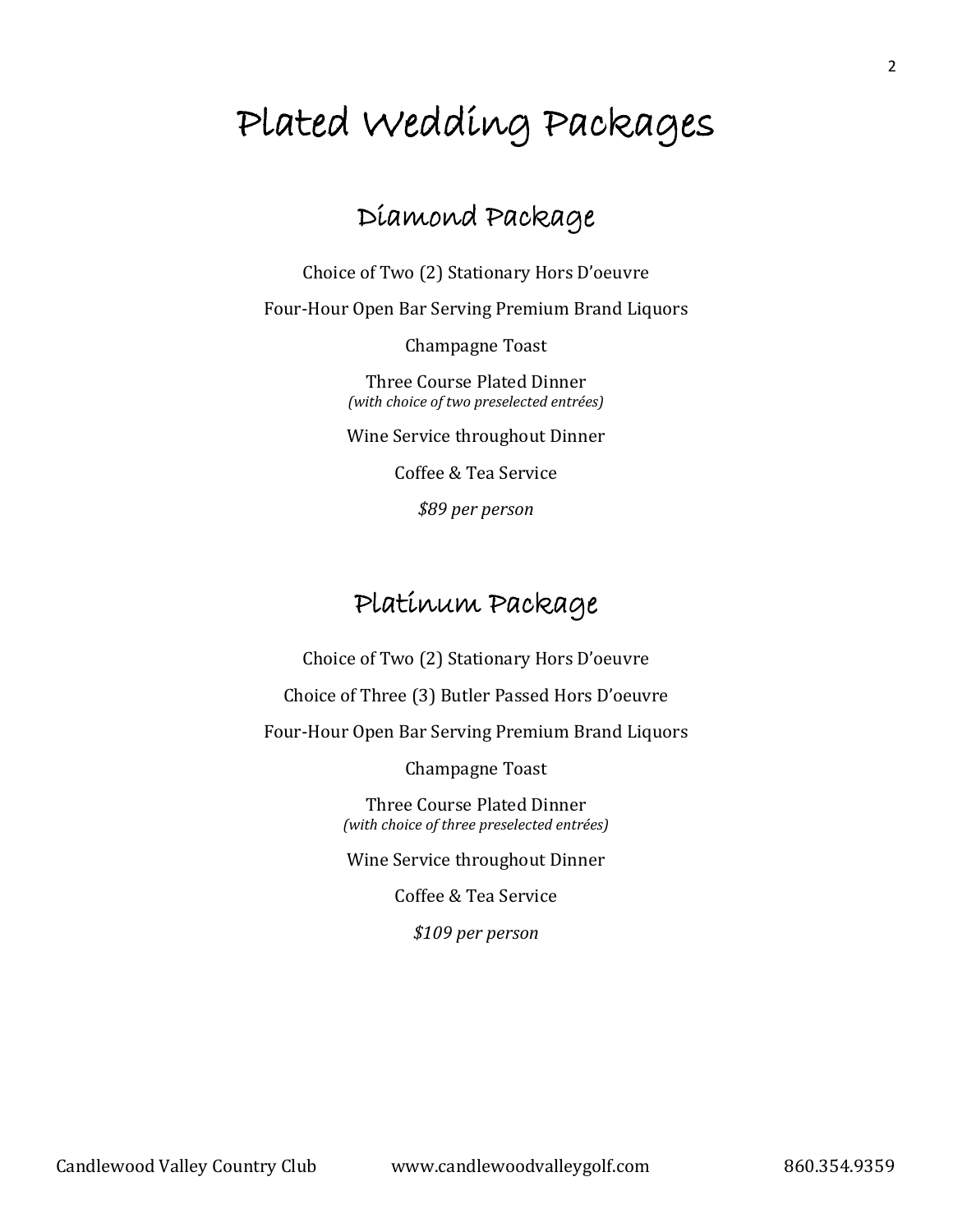# Plated Wedding Options

## Spring and Summer

### **First Course**

Smoked Salmon Carpaccio Smoked Salmon, Sesame Cilantro Pesto, Rice Wafer

Lobster Ravioli Tomato Chutney, Lemon Vinaigrette.

**Second Course** (served with Warm Bakeshop Rolls)

Caprese Campari Tomatoes, Fresh Mozzarella, Basil, Balsamic Reduction, EVOO

Field Greens Field Greens, Tomato, Onion, Cucumber, Olive, Balsamic Vinaigrette

### Fall and Winter

### **First Course**

Pumpkin Ravioli Sage and Brown Butter Sauce

> Clam Chowder New England Style

**Second Course** (served with Warm Bakeshop Rolls)

Caesar Romaine Lettuce, Caesar Dressing, Red Onion, Pecorino, Croutons

Harrybrooke Field Greens, Dried Cranberry, Walnut, Red Onion, Gorgonzola Cheese, Balsamic Vinaigrette

### **Third Course**

Roast Prime Rib of Beef au Jus Roast Boneless Rib of Beef, Au Jus, Roasted Red Bliss Potatoes, Seasonal Vegetable

Grilled Filet Mignon Merlot Grilled Filet of Beef, Butter and Merlot Reduction, Potato Puree, Seasonal Vegetable

Potato Crusted Salmon Salmon Filet, Mushroom Duxelles, Sauté Spinach, Gaufrette Potato Crust, Risotto, seasonal vegetable.

> Grilled Shrimp Jasmine Ginger, Garlic and Soy Glace, Jasmine Rice, Seasonal Vegetables

Sauté Chicken Breast Marsala Cremini Mushroom and Marsala Demi Glace, Roasted Red Bliss Potatoes, Seasonal Vegetable

Broiled Semi Boneless Quail Sausage Apple Stuffing, Lemon Butter Glace, Potato Puree, Seasonal Vegetable

Crostini di Polenta "3 Ways" Crisp Polenta with 3 toppings, Wild Mushroom Ragout, Tomato Fresco, Caponata

Candlewood Valley Country Club www.candlewoodvalleygolf.com 860.354.9359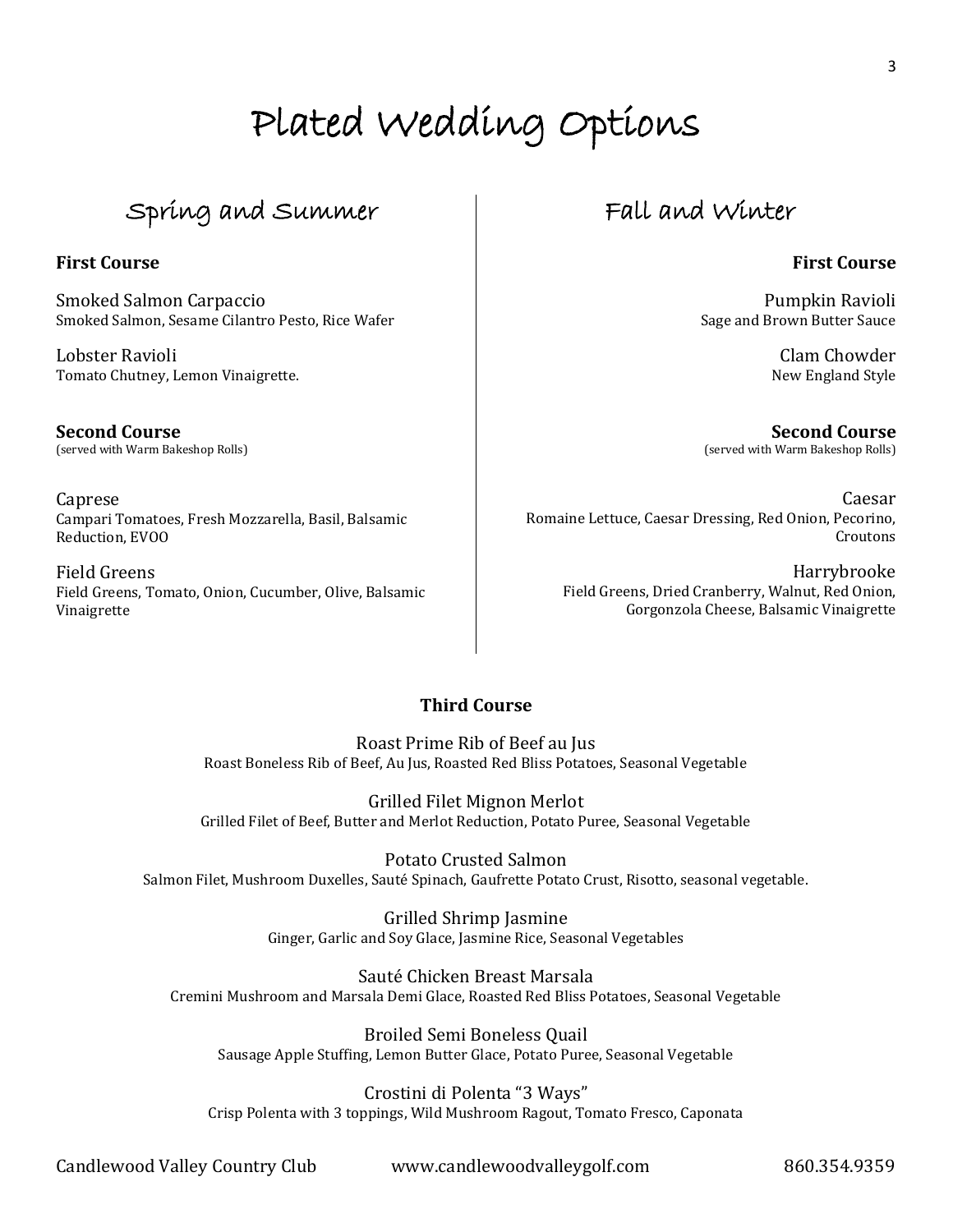Hors D'oeuvre Displays

#### International Cheese Board Assortment of Cheeses, with Crackers, Dried Fruits, and Nuts

Vegetable Crudités Seasonal Vegetables with dip, flatbread crisps, hummus, and crostini

Antipasti and Charcuterie Pickled and Marinated Vegetables, Salumi, Pate, Sausages, Olives, Cheeses, and More

> Fresh Fruit Fresh Cut Fruit in Season, Plain Yogurt

# Butler Passed Hors D'oeuvre

Chorizo Stuffed Mushrooms Spinach and Cheddar Phyllo Blossom Artichoke Toasts Meatballs in Nonna's Sunday Sauce Cocktail Franks in Puff Pastry Tomato Bruschetta Spinach Stuffed Mushrooms Arancini di Formaggio (Risotto Balls) Asiago and Chicken Phyllo Blossoms Chicken Potstickers Antipasto Skewers with Balsamic Reduction Cucumber Rounds with Smoked Salmon Mousse Beef Empanadas, Lime Sour Cream Maryland Style Crabcakes Beef Filet Crostini with Horseradish Cream Sea Scallops Wrapped In Bacon

# The Last Hour

#### (additional fee)

Late Night Munchies \$9/per person Soft Pretzels, Potato Plank Fries, and the toppings to go with them!

DIY Nachos \$11/per person Corn Tortillas, Cheese Sauce, Chili, Chicken and accompaniments

Milk and Cookies \$8/per person Fresh Baked Chocolate Chip Cookies, with 2% Milk and Chocolate 2% Milk

> Cupcakes \$8/per person Assorted fresh cupcakes to top off an epic night!

Candy Bar \$8/per person Assorted Popular and Retro Candy for the ride home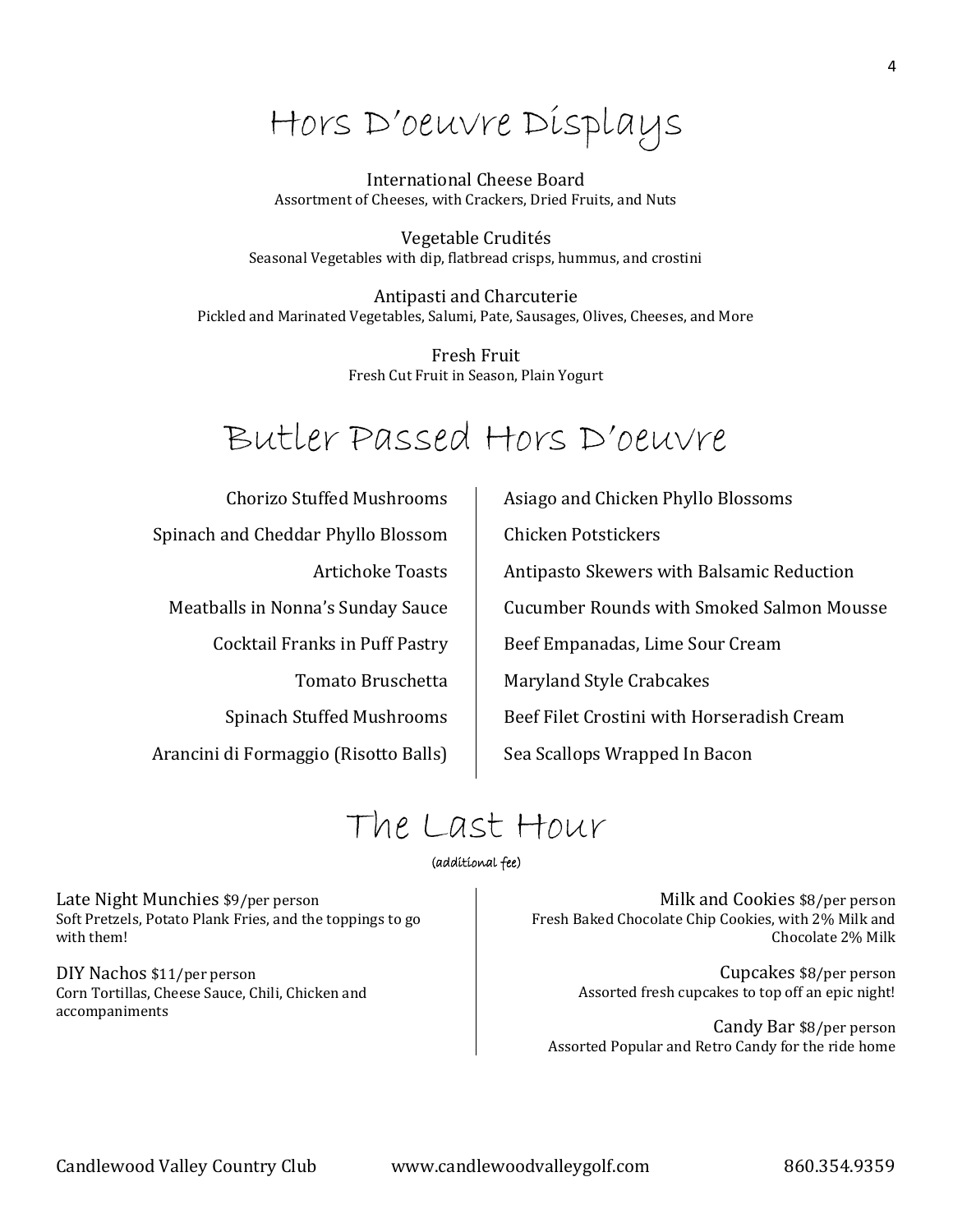# Buffet Wedding Packages

## Tulip Package

Choice of Two (2) Stationary Hors D'oeuvre Four-Hour Open Bar Serving Premium Brand Liquors Champagne Toast

> Choice of One (1) Salad (served with Bakeshop Rolls at table)

> Choice of Two (2) Entrée

Choice of Two (2) Accompaniments

Wine Service throughout Dinner

Coffee & Tea Service

*\$95 per person*

## Rose Package

Choice of Two (2) Stationary Hors D'oeuvre

Choice of Three (3) Butler Passed Hors D'oeuvre

Four-Hour Open Bar Serving Premium Brand Liquors

Champagne Toast

Choice of One (1) Salad (served with Bakeshop Rolls at table)

Choice of Two (2) Entrée

Choice of Two (2) Accompaniments

Wine Service throughout Dinner

Coffee & Tea Service

*\$115 per person*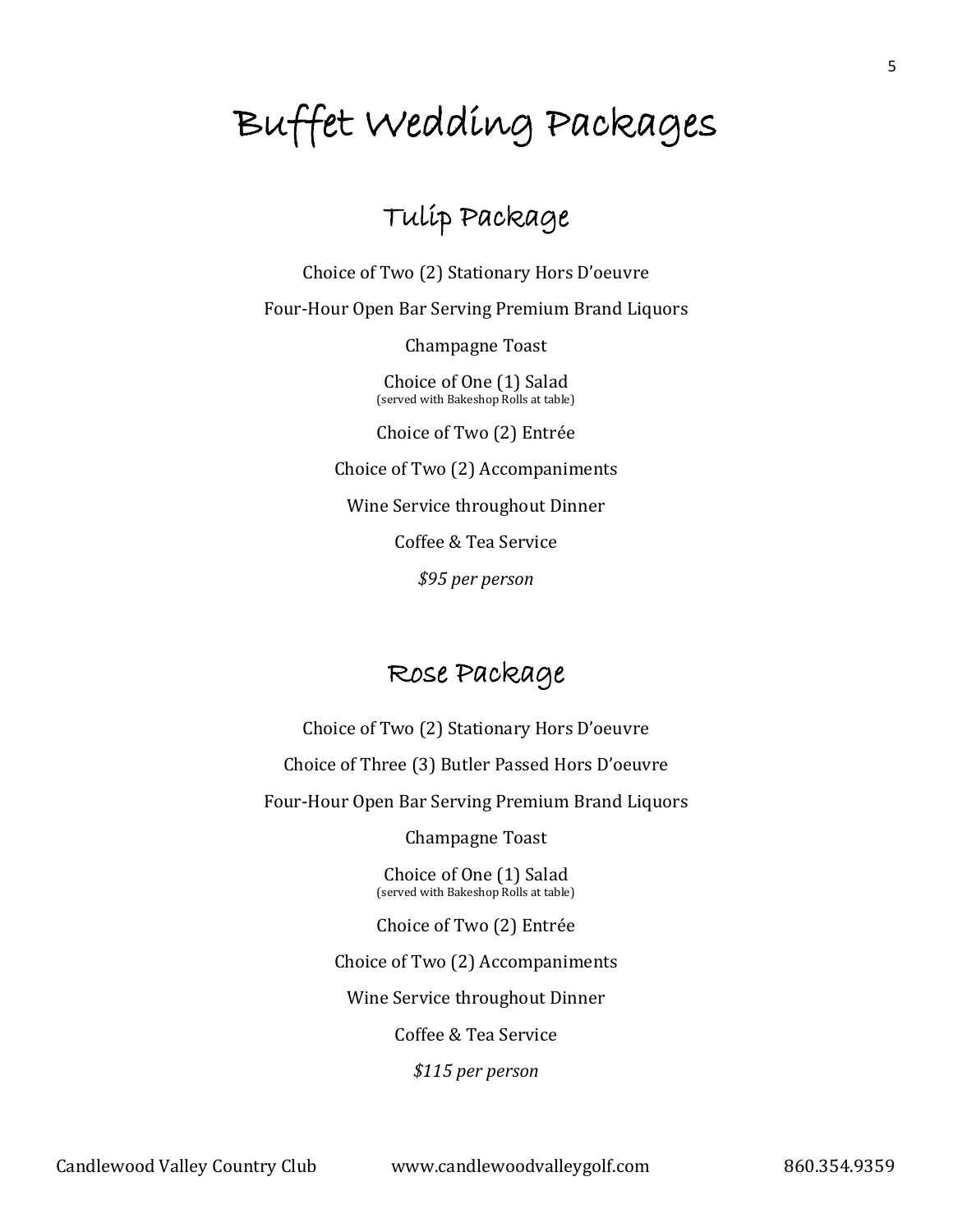# Buffet Entrée

### *Poultry*

Sauté Chicken Breast Marsala Cremini Mushroom and Marsala Demi Glace

> Sauté Chicken Breast Picatta Lemon, White Wine, Garlic, Capers

Grilled Chicken Breast Caprese Tomato, Basil, Mozzarella, EVOO

Broiled Semi Boneless Quail Sausage Apple Stuffing, Lemon Butter Glace

> Roast Turkey Breast Turkey Pan Gravy

### *Seafood*

Potato Crusted Salmon Salmon Filet, Mushroom Duxelles, Sauté Spinach, and Gaufrette Potato Crust.

Stuffed Flounder, Crab Stuffing New England Crab Stuffing, Lemon Beurre Blanc

> Grilled Mahi Mahi Citrus Salsa

### *Beef*

Grilled Sirloin of Beef Medallions Garlic Herb Compound Butter

> Braised Beef Short Ribs Classic Demi Glace

Roast Prime Ribs of Beef, Au Jus (\$85 Flat Supplemental Carving Station Charge)

### *Accompaniments*

Green Beans with Walnuts and Dried **Cranberries** 

Roasted Baby Carrots with Lemon and Garlic

Sautéed Mushrooms

Ratatouille

Seasonal Market Basket Vegetable

Potatoes Puree

Roasted Red Potatoes

Penne a la Vodka

Rice Pilaf

Macaroni Gratin

### *Salads*

Caprese Campari Tomatoes, Fresh Mozzarella, Basil, Balsamic Reduction, EVOO

Field Greens Field Greens, Tomato, Onion, Cucumber, Olive, Balsamic Vinaigrette

Caesar Romaine Lettuce, Caesar Dressing, Red Onion, Pecorino, **Croutons** 

Harrybrooke Field Greens, Dried Cranberry, Walnut, Red Onion, Goat Cheese, Balsamic Vinaigrette